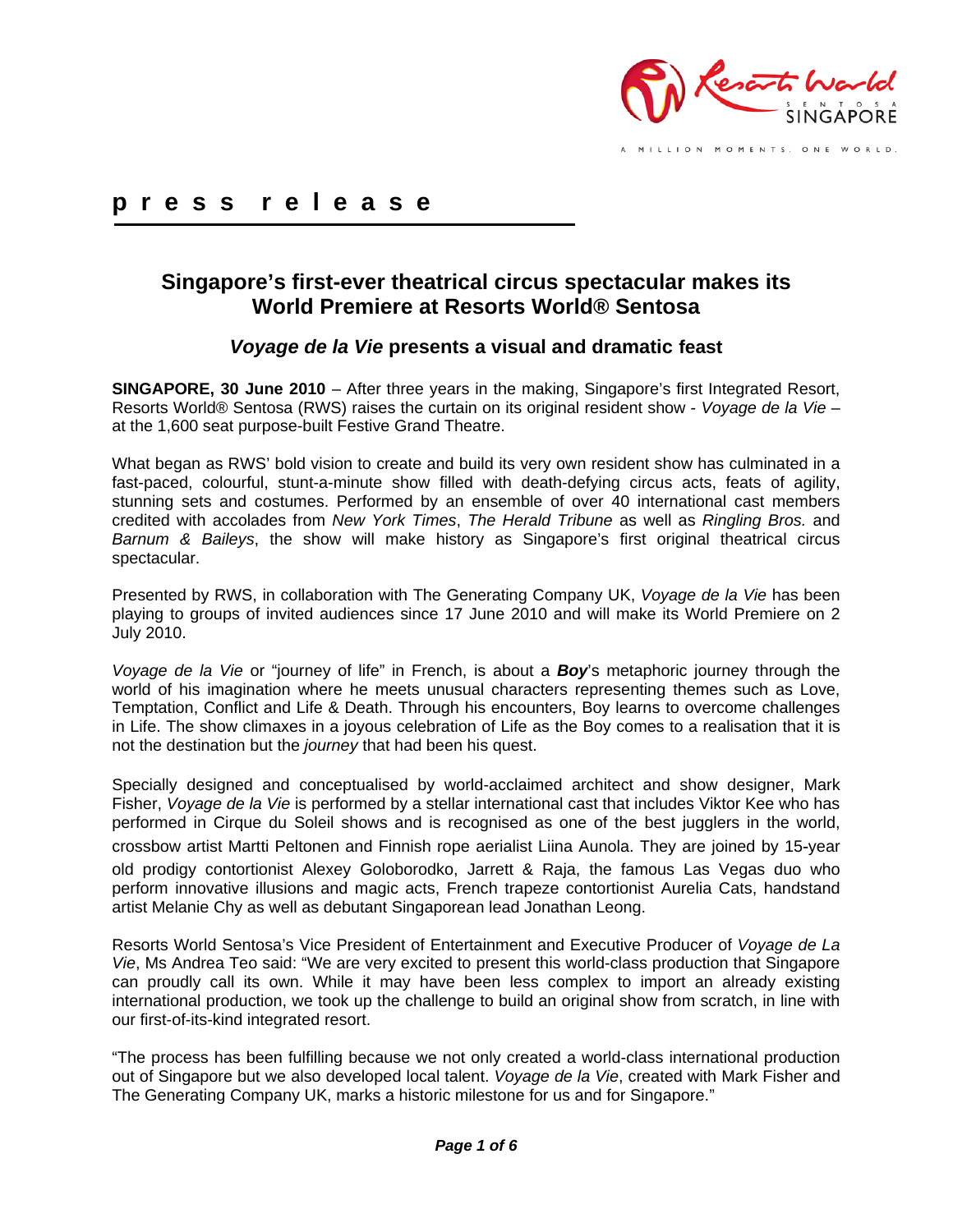*Voyage de la Vie* is staged daily except on Mondays and Tuesdays, at 8.30pm from Wednesdays to Fridays. There are two shows at 5.30 pm and 8.30 pm, on Saturdays and Sundays. Tickets priced at S\$68, S\$88, S\$108, S\$128 and S\$188 are now on sale at all SISTIC outlets or at www.sistic.com.sg

For more information and detailed performance schedules, please visit www.rwsentosa.com or call (65) 6577 8888 for enquiries.

- End -

#### **About Resorts World® Sentosa**

Resorts World® Sentosa, one of the world's most extensive and expensive integrated resorts at S\$6.59 billion, was built in a record time of under three years. Resorts World® Sentosa has soft opened its four hotels on 20 January 2010, its shopping and dining strip, FestiveWalk on 30 January 2010, Singapore's first casino on 14 February 2010, together with the Resorts World® Convention Centre, which includes its Compass Ballroom, 26 function rooms and 1,600-seat Festive Grand theatre and Southeast Asia's first and only Universal Studios Singapore<sup>TM</sup> on 18 March 2010. Supporting the attractions are a 3,500-lot carpark facility, restaurants, retail stores, entertainment and public attractions that include Emmy-award winner Jeremy Railton's Lake of Dreams and Chamber of Treasures<sup>™</sup>.

Resorts World® Sentosa will open the world's largest Marine Life Park, its Maritime Xperiential Museum, a destination spa and two remaining hotels with a total of 500 rooms in phase two development.

### **MEDIA CONTACTS:**

| Resorts World® Sentosa    | Weber Shandwick Singapore (for Resorts World® Sentosa) |
|---------------------------|--------------------------------------------------------|
| Angeline Ng               | Khushil Vaswani / Danny Cham                           |
| Tel: + 65 6577 9772       | Tel: +65 6825 8023 / +65 6825 8044                     |
| Cell: +65 9773 9598       | Cell: +65 9127 7024 / +65 9696 9128                    |
| angeline.ng@rwsentosa.com | kvaswani@webershandwick.com / dcham@webershandwick.com |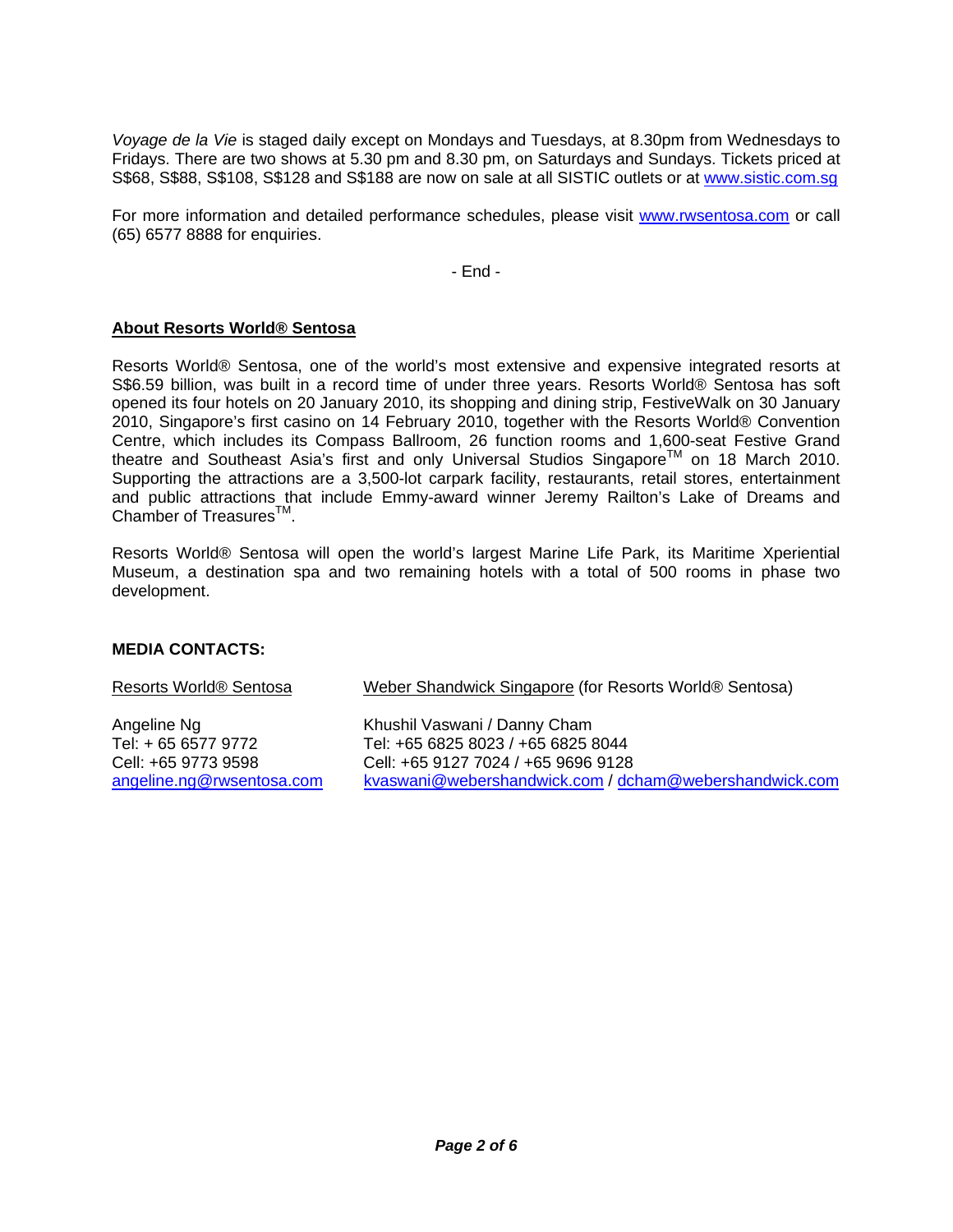### **Note to Editors:**

- 1. Please use the following photo captions for visuals.
- 2. High resolution photos can be downloaded from link: ftp://wswresorts:wswresorts@omaedcftp001.interpublic.com *Username: wswresorts Password: wswresorts*
- 3. All photos are to be attributed to: *Resorts World Sentosa elements and all related indicia TM & © 2010 Resorts World at Sentosa Pte. Ltd. All Rights Reserved.*



Singapore's first integrated resort, Resorts World® Sentosa, in collaboration with The Generating Company UK, presents a visual and dramatic feast with its resident show, *Voyage de la Vie*. The firstever theatrical circus spectacular originating from Singapore that will be in the league of world-class theatre productions, *Voyage de la Vie* makes its World Premiere on 2 July 2010 at the purpose-built 1600-seat Festive Grand showroom of Resorts World® Sentosa.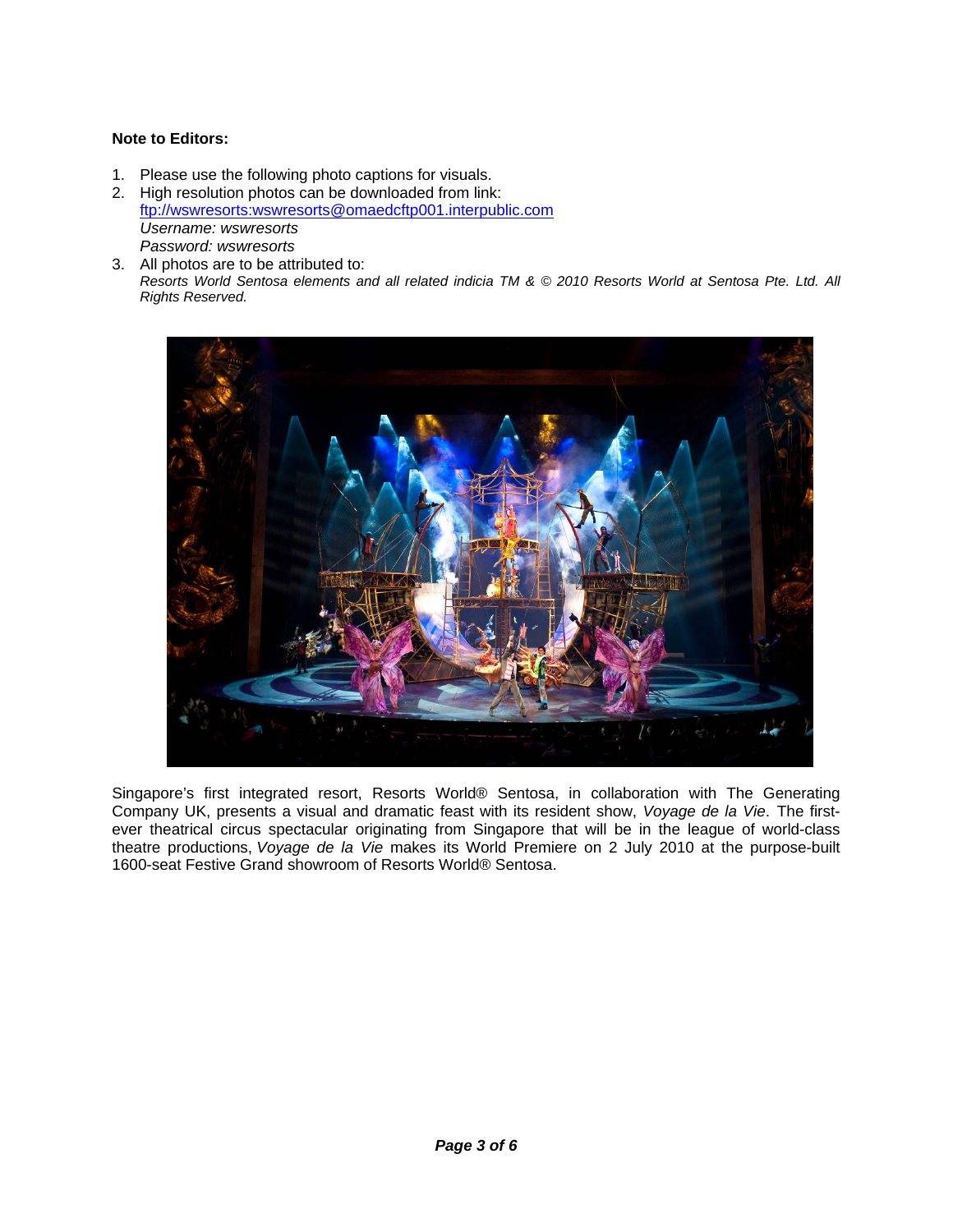# **Jonathan Leong (Singapore) as The Boy**



The story of *Voyage de la Vie* revolves around the *Boy*, a central character of the show. Frustrated at work with its hard task driven demands, the *Boy* is suddenly transported into an undiscovered world filled with adventure and excitement, the world of his imagination. He is taken on a journey of life where he meets unusual characters who represent themes such as Love, Temptation, Conflict and Life & Death. At the end, he comes to a realisation that it is the *journey* that is important, and not just the destination.

**Viktor Kee (Ukraine) as The Lantern Keeper (Juggling, acrobatic, dance)**



A key role in the show, The Lantern Keeper is the *Boy*'s guide in this phantasmagorical world. The Lantern Keeper symbolises the 'Soul of Singapore'. His magic staff with the red lamp is a symbol of the red lamp at Clifford Pier that would first greet the early migrants and traders arriving on Singapore's shores. He is the keeper of all the riches of the beguiling universe, and it is he who introduces the *Boy* to the places and people in this strange and wondrous world of the *Boy*'s imagination. In the final lesson, The Lantern Keeper teaches the *Boy* that life is about the balance of all things.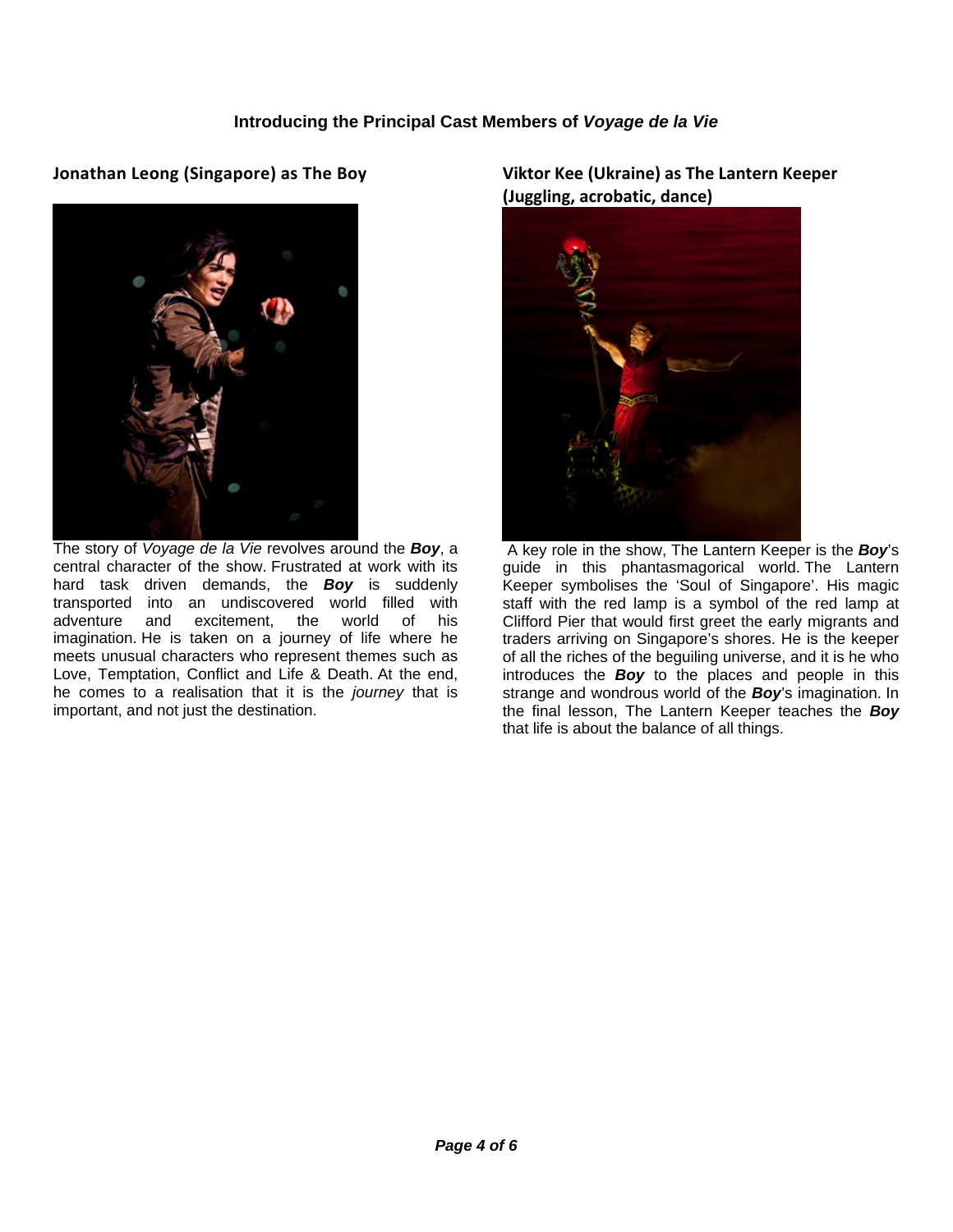# **Melanie Chy (Switzerland) as The Diva (Equilibrist – Hand balancing)**



The mysterious Diva teases the *Boy* with her enthralling ways and sultry moves, drawing him into an inner struggle of Love and Temptation. Like a serpent, she slinks out of her skin in a sensuous display of strength and agility which is both graceful yet venomous.

### **Alexey Goloborodko (Russia) as The Game Master (Contortion)**



A friendly and mischievous sprite, The Game Master leads the *Boy* into the world of his imagination by challenging belief and inciting wonder and amazement. He reappears throughout the show as he accompanies the *Boy* on his journey.

# **Aurelia Cats (France) as The Crystal Cat (Trapeze acrobatic contortion)**



Perched high up on the moon, the Crystal Cat listens intently to the *Boy*'s lament as he pleads for her to send him a perfect love. As the *Boy* falls to a dreamless sleep, the elegant Crystal Cat twirls and twists high above on her trapeze swing that such perfection may be a little out of reach.

### **Jarrett & Raja (US) as The Magician & The Maestro (Music and Magic)**



Jarrett and Raja appear as the 2 janitors who deliver the mysterious box. Later as The Magician & The Maestro, they demonstrate camaraderie and friendship as they come to appreciate the unique talents of each other and become a team as they perform. They show the *Boy* that one of life's key lessons is the need to distinguish between illusion and reality as not everything is what it seems to be.